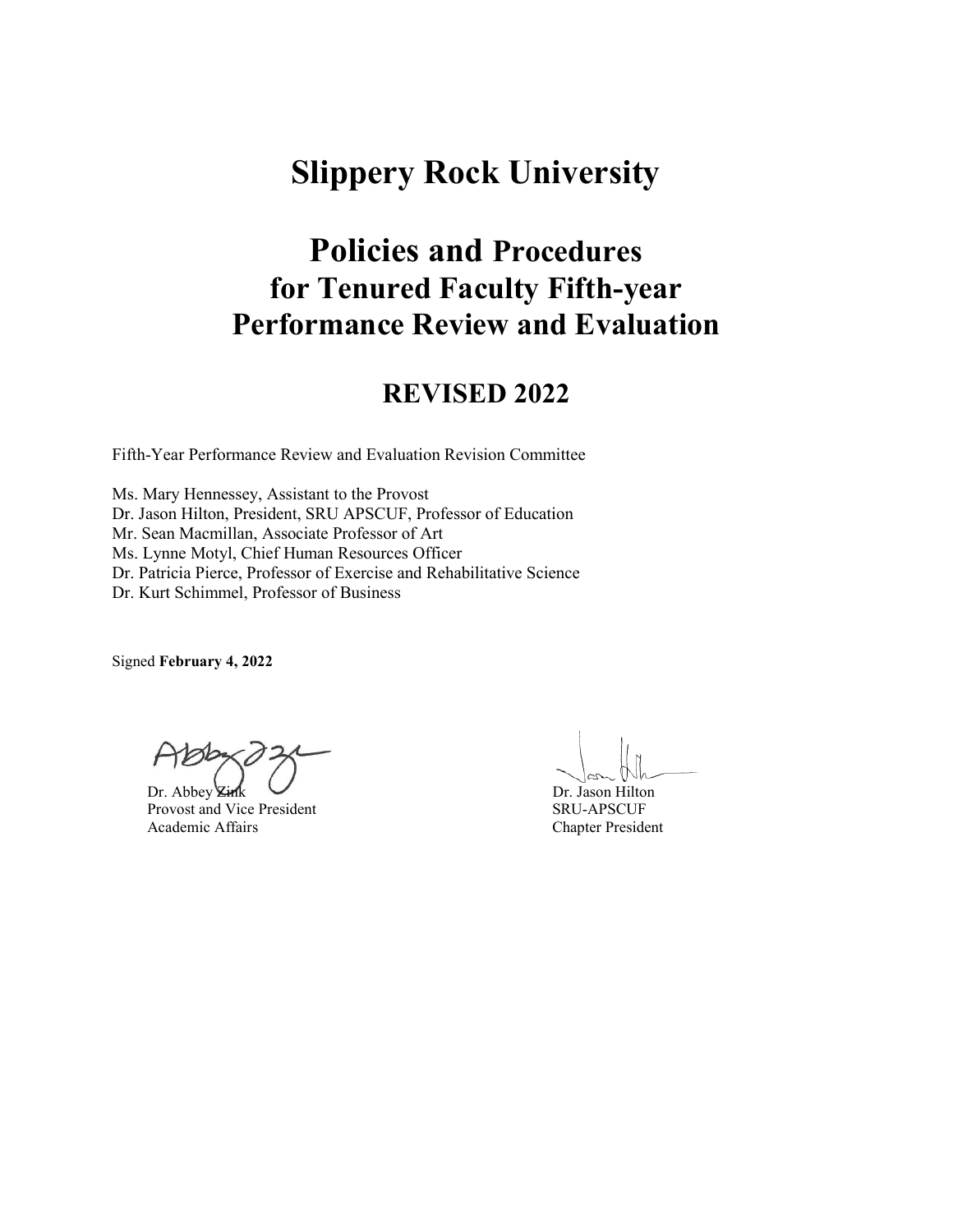This is an Administrative Guide for the Fifth-Year Performance Review and Evaluation process. If there is a conflict between this guide and the PASSHE-APSCUF CBA, the CBA will apply

#### See Article 12 of the CBA: Performance Review and Evaluation of Faculty *NB: References CBA July 1, 2019-June 30, 2023*

#### **The SRU Evaluation Dates and Requirements Chart can be located on the SRU Academic Affairs webpage under Faculty Resources and the SRU APSCUF website under Policies. Dates are also listed throughout the CBA.**

## **Table of Contents**

| An Overview of Faculty Member's Responsibilities for Fifth-Year Review for the Tenured Faculty Member 14 |  |
|----------------------------------------------------------------------------------------------------------|--|
|                                                                                                          |  |
|                                                                                                          |  |
|                                                                                                          |  |
|                                                                                                          |  |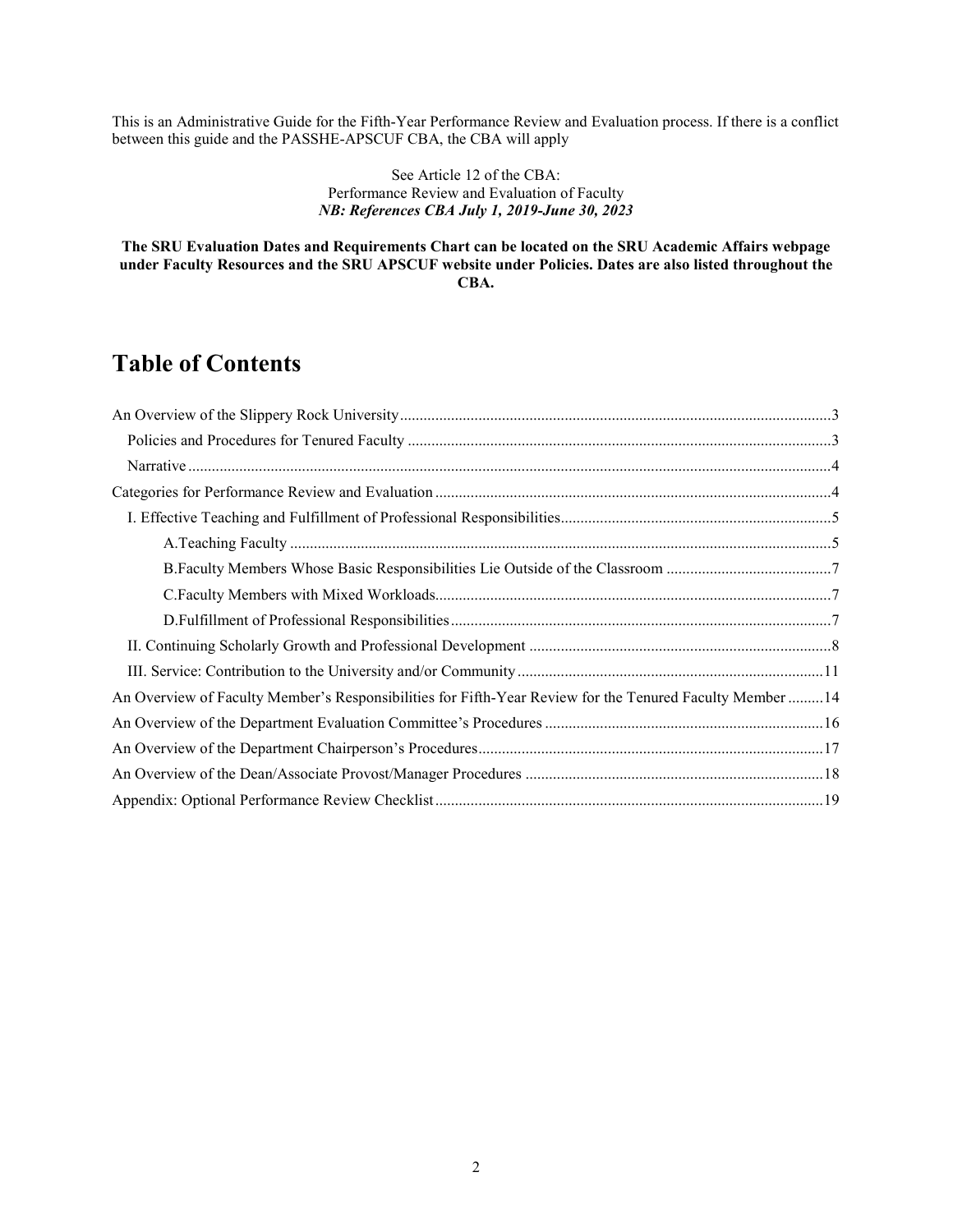#### <span id="page-2-0"></span>**An Overview of the Slippery Rock University Tenured Faculty Member's Fifth-Year Performance Review and Evaluation**

The process of faculty evaluation is perceived broadly as a means for extending opportunities for continuous professional development. The processes are intended to be supportive of a Faculty Member's desire for continuing professional growth and academic excellence. The faculty evaluation will contribute to the ongoing improvements of the academic programs of the university.

Although there are numerous purposes for faculty evaluations, the focus of the fifth-year performance review is upon professional development. The five-year performance review evaluation mandated by the CBA provides an opportunity to assist Faculty with this process. The Categories for Performance Review and Evaluation are Effective Teaching and Fulfillment of Professional Responsibilities, Continuing Scholarly Growth and Professional Development, and Service: Contribution to the University and/or Community. The fifth-year review is submitted through the University's digital process.

Faculty must assume the burden of providing evidence that all three categories for performance review and evaluation are addressed. For Faculty whose basic responsibilities lie outside the classroom, the duties and responsibilities of the position will be evaluated in place of Effective Teaching. For Faculty with mixed workload, both effective teaching and duties and responsibilities of the position will be evaluated. The evaluation of Faculty Members teaching distance education courses shall follow the same procedures and practices that apply to regular classroom courses.

The Faculty Member will be evaluated by the Department Evaluation Committee, Department Chairperson, and the Dean/Associate Provost/Manager. This document includes specific procedures for the fifth-year review. It also addresses procedures for Department Chairpersons, Department Evaluation Committees, and Dean/Associate Provost/Managers. The Appendix has a document checklist.

#### **Policies and Procedures for Tenured Faculty**

<span id="page-2-1"></span>Each tenured Faculty Member shall receive a performance review evaluation from their Dean/Associate Provost/Manager no later than May 15 of their fifth year of appointment as a tenured Faculty Member and again no later than May 15 of every fifth year thereafter. In the event that a tenured Faculty Member is on leave during any part of their evaluation year, they will be evaluated the first year following their leave (Article 12). Subsequent reviews revert to the Faculty Member's original schedule.

Interim evaluations may be conducted if judged necessary by the department or if required by the appropriate Dean/Associate Provost/Manager (Article 12).

The Evaluation Dates and Requirements Chart (located on the SRU Academic Affairs webpage under Faculty Resources and the SRU APSCUF website under Policies and can be found within the CBA) references dates for the fifth-year process.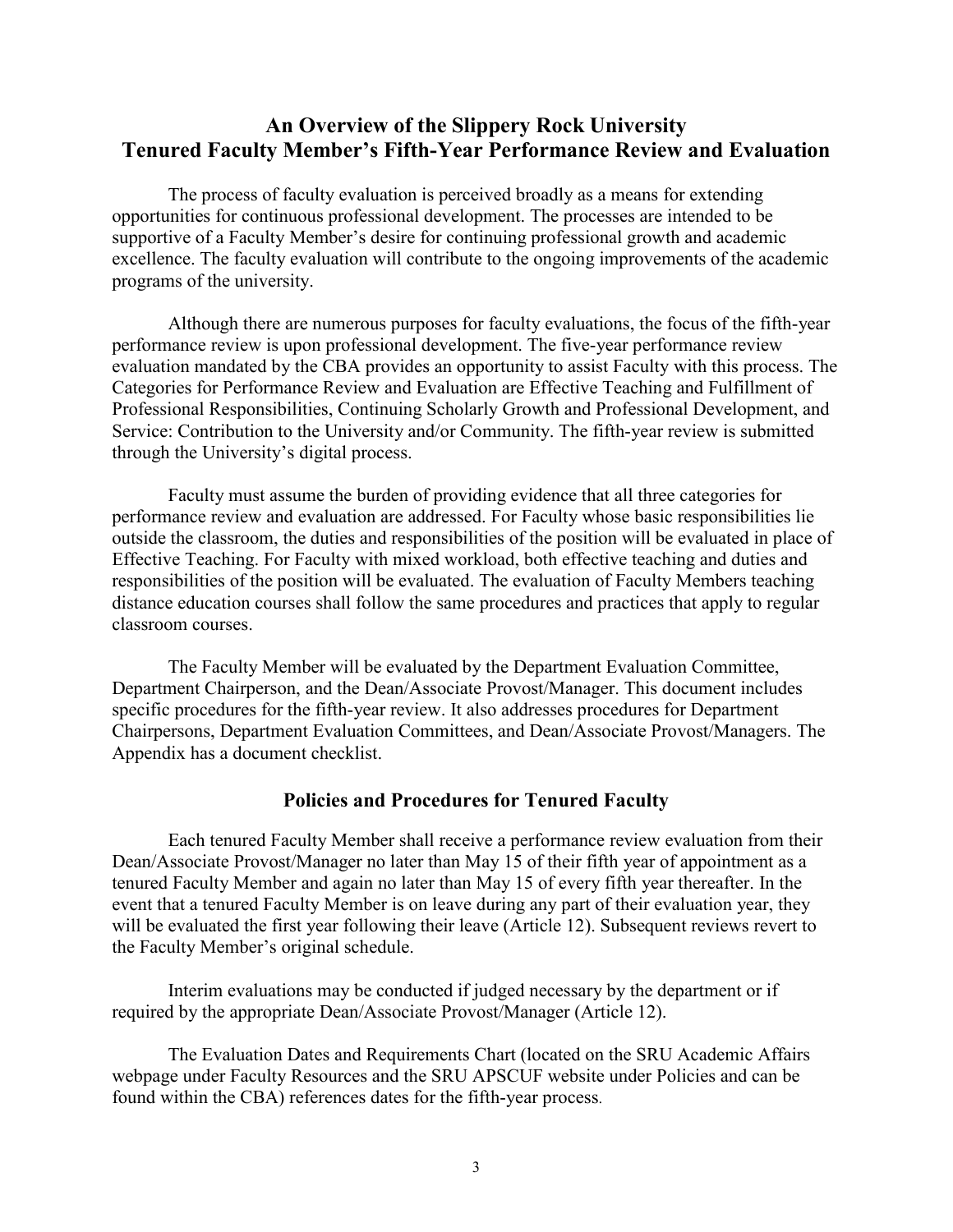#### **Narrative**

<span id="page-3-0"></span>The narrative is an essential tool to contextualize faculty professional development and will become, arguably, the most important part of the evaluation and review process. It plays an essential role in allowing the Faculty Member to describe their Effective Teaching and Fulfillment of Professional Responsibility, Continued Scholarly Growth and Professional Development, Service, and, if assigned, duties outside the classroom. It allows the Faculty Member to develop a storyline behind their actions, ensuring that no single success or disappointment is left to represent them without context. The narrative helps evaluators to see the Faculty Member in a holistic fashion.

Faculty should prepare their narrative knowing that it is the primary way through which reviewers will be evaluating their work, and that the evidence supplied in the report supports the claims made in the narrative. The Faculty Member should try to establish as many connections as possible. Connections made between teaching and scholarly growth, scholarly growth and service, teaching and service, or across all three, corroborate Faculty Member's focus on teaching excellence and general planfulness in pursuing their careers. Faculty Members should explain and clarify their roles and the contributions to the institution, profession and/or community.

Faculty should prepare their fifth-year performance review narrative to briefly contextualize their work and how they are meeting the requirements of the department and the University. Provide examples, statistics, and other documentation to demonstrate how the Faculty Member's position contributes to the functioning of the students, department, and field. Use the narrative as a chance to describe any extenuating circumstances that affected progress and explain specific contributions that otherwise might not be clear to the reviewers.

Effective fifth-year review narratives will vary in length depending on where a Faculty Member is in their career. For instance, a full professor may not need to list every accomplishment in order to establish themselves as a contributor to the ongoing improvements of the academic programs of the universities, while a Faculty Member who is preparing an application for promotion may use their fifth-year review narrative as a template for a future promotion application. In the narrative, focus on the key aspects of your teaching and fulfillment of professional responsibilities, continuing scholarly growth and professional development, and service without emphasizing minutiae. Effective narratives tend to fall in the 15- to 30-page range. Those that are shorter tend to struggle to provide enough context to evaluate the quality of the application, while those that are longer tend to cause key elements of quality to become lost in the quantity of what is written.

#### **Categories for Performance Review and Evaluation**

<span id="page-3-1"></span>The following categories shall serve as the uniform system-wide basis for the evaluation of Faculty Members. The categories listed below shall be applied in the performance review and evaluation of Faculty. Under each category are listed some examples of data upon which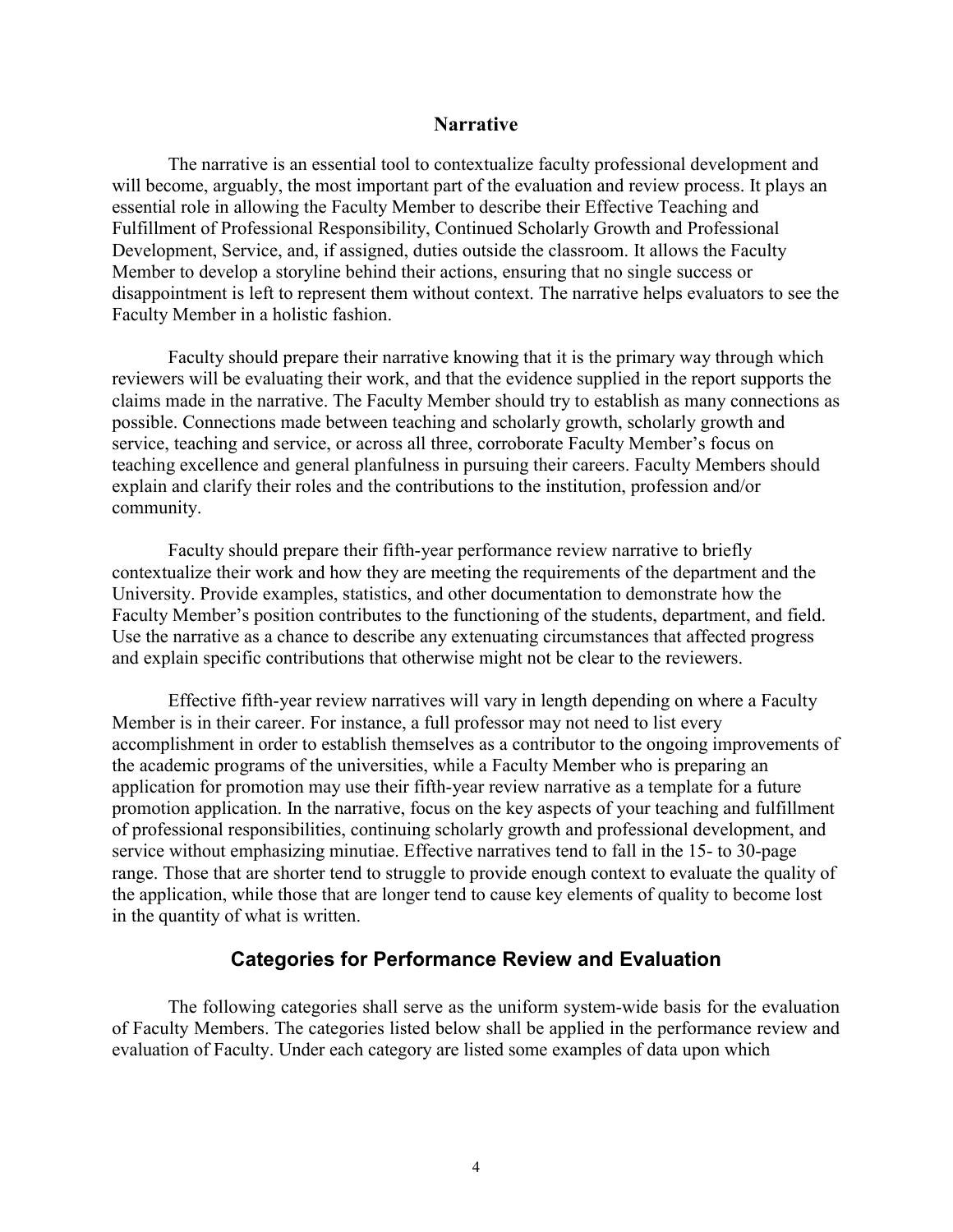judgments can be made about the Faculty Member's performance relative to a given category. When evaluating data, evaluator(s) shall give greater weight to the quality of the performance reflected in the data, than to the quantity of the data.

#### <span id="page-4-0"></span>I. **Effective Teaching and Fulfillment of Professional Responsibilities**

Evaluation of Effective Teaching and Fulfillment of Professional Responsibilities will be based on the variety of materials submitted as supporting evidence in the report and the discussion of these materials in the narrative. Depending on the work assignment, this evaluation will be based on the following three categories as outlined in the CBA Effective Teaching and Fulfillment of Professional Responsibilities (Article 12). Faculty Members may also find helpful information about workload in Article 23.

- A. For teaching Faculty, the category is Effective Teaching and Fulfillmentof Professional Responsibilities (Section A below).
- B. For Faculty whose basic responsibilities lie outside the classroom, the category is the duties and responsibilities of the position and Fulfillment of Professional Responsibilities (Section B below).
- C. For Faculty with mixed workloads, the category is Effective Teaching, the duties and responsibilities of the position, and Fulfillment of Professional Responsibilities (Sections A and B below).

#### <span id="page-4-1"></span>**A. Teaching Faculty**

Teaching is defined as the interaction that occurs between a Faculty Member and a student during which the student has the opportunity to learn, the student is enabled to learn, and/or the student is motivated to learn. Teaching occurs through both the delivery of formal course content and through interactions that are independent of coursework. Faculty will provide evidence that **may** include, but need not be limited to, the following areas of effective teaching:

#### **Areas of Evaluation**

- 1. Instructional design: Design will be evaluated based on the ability of Faculty to:
	- a. design effective instructional experiences and strategies necessary to foster student engagement and induce learning. Toward this end, Faculty should consider using (and explicitly identify in the narrative) high impact practices. This includes service learning, undergraduate research, global learning, collaborative learning, diversity learning, and writing-intensive activities, as well as powerful pedagogies, such as, but not limited to, Reacting to the Past, LGBTQI+, and experiential learning.
	- b. design and utilize multiple valid, reliable, and authentic meansto assess student learning.
	- c. clearly communicate objectives, expectations, and/or assessment tools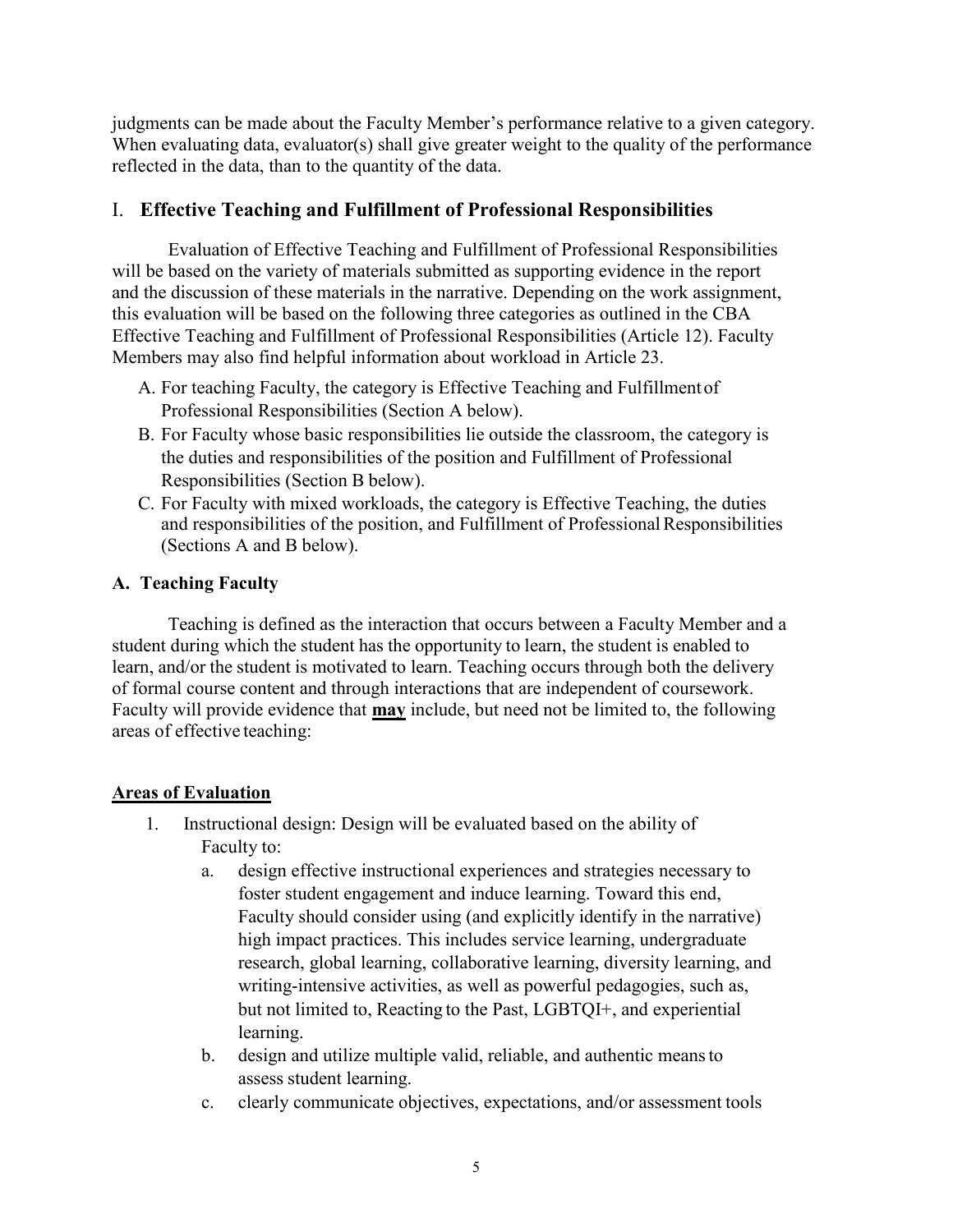via instructional materials.

- 2. Instructional delivery: Delivery will be evaluated based on Faculty's ability to:
	- a. clearly communicate information, concepts, and techniques.
	- b. engage students.
	- c. promote or facilitate learning.
- 3. Innovation in teaching: An important activity of the successful teacher should be to experiment with new or different teaching methods to match the ability and interests of students with the changing needs of the curriculum, market, and/or needs of the communities.
- 4. Instructional management: Instructional Management will be evaluated based on the quality of execution of logistic and record keeping duties involved with teaching. This includes, among other things, timely distribution of quality feedback to the student.
- 5. Engagement in assessment and accreditation efforts: Document and explain the Faculty Member's participation in the continuous assessment and accreditation cycle inclusive of assessment planning and development, data collection, evaluation and analysis, action planning, and resource allocation.

The following are evidence that **must** be included in the fifth-year Performance Review and Evaluation:

1. Student Surveys of Course Effectiveness for all courses that comprise the regular contractual academic assignment (excluding overload) for the Fall semester of the fifth-year per the University official record.

It is the responsibility of the Faculty Member to ensure that Student Surveys of Course Effectiveness are administered for all courses taught per the official University record and that both summaries of these surveys and student comments are included in their report. If Student Surveys of Course Effectiveness are not included for all courses, the Faculty Member must acknowledge this fact and explain why these were not included.

\*To ensure student privacy, the following shall apply: (1) Department of Art: each studio course within the 200-400 level shall be assigned one course number for student evaluation purposes; (2) Department of Music: each applied music area and each music ensemble within the 100-400 level shall be assigned one course number for student evaluation purposes; (3) Department of Dance: each combined technique class (Modern, Jazz, Ballet, etc.) shall be combined for student evaluation purposes.

2. One peer observation of teaching during the Fall semester of the fifth-year and one peer observation of teaching before February 15 of the Spring semester of the fifthyear, both completed by the Faculty Member's Department Evaluation Committee. One Chairperson classroom observation of teaching completed by the Faculty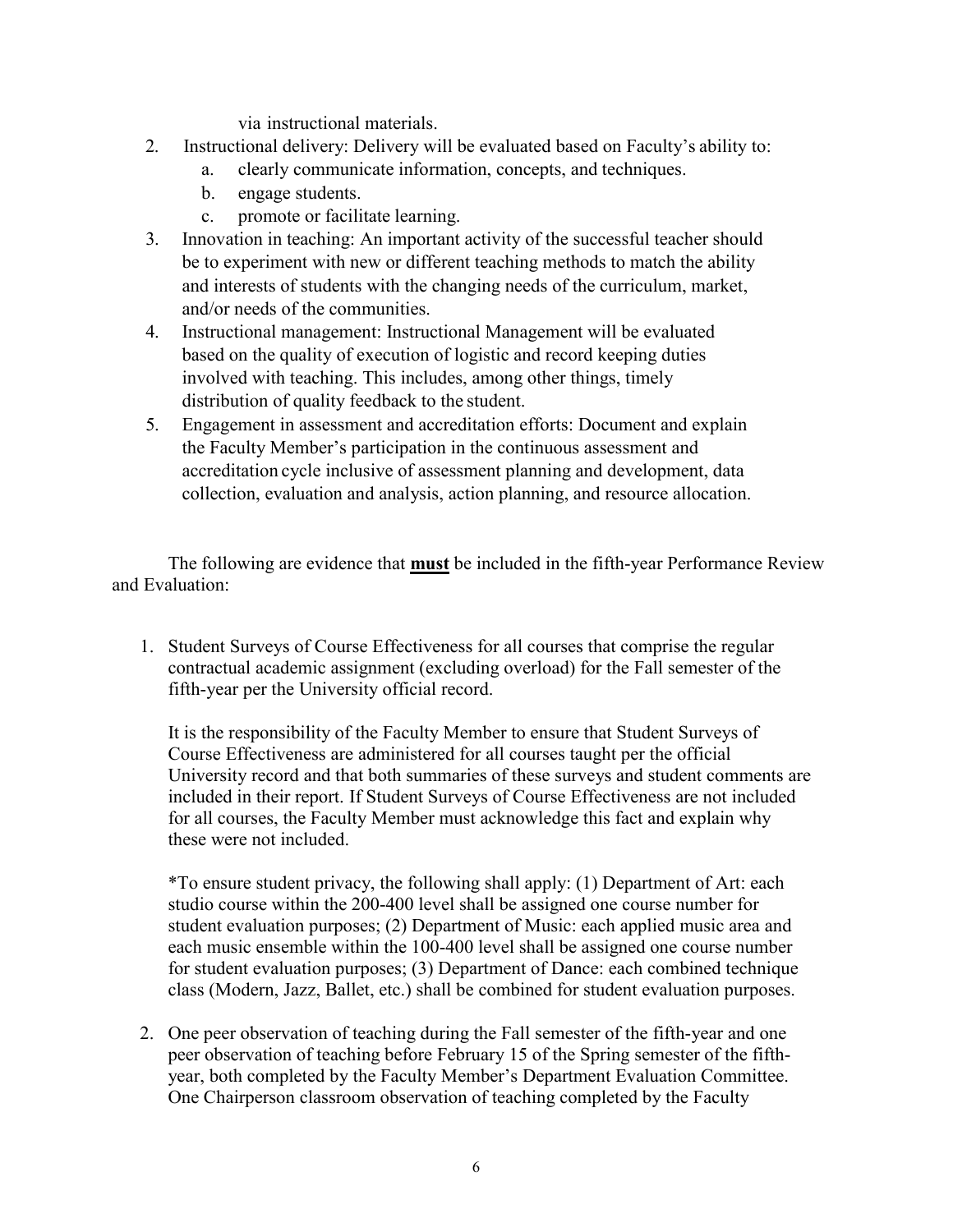Member's Department Chairperson during the Fall semester of the fifth-year. The three observations must be completed on the approved form(s).

3. A representative sample of course syllabi and other student materials, such as assignments, assessments, etc.

#### <span id="page-6-0"></span>**B. Faculty Members Whose Basic Responsibilities Lie Outside of the Classroom**

For all Faculty whose basic responsibilities lie outside the classroom, the duties and responsibilities of the position will be the category used in place of Effective Teaching. The following evidence must be included:

- 1. An official job description that will be the basis of the evaluation (Article 12).
- 2. A substantiated narrative by the Faculty Member of their abilities in meeting responsibilities of the position as described in the official description.

#### <span id="page-6-1"></span>**C. Faculty Members with Mixed Workloads**

When Faculty teach courses and have responsibilities outside of the classroom for which they receive an alternate work assignment or course release (including contractual or non-contractual reassigned workload), effective teaching coupled with the duties and responsibilities will be evaluated collectively (see sections I.A and B above).

Chairpersons will be judged based on the performance of position obligations as laid out in the CBA (Article 6). Administrative tasks carried out above and beyond those required by the course release agreement and CBA should be considered continuing scholarly growth and professional development and/or service.

#### <span id="page-6-2"></span>**D. Fulfillment of Professional Responsibilities**

This category involves the execution of professional responsibilities consistent with the objectives of the University. Fulfillment of Professional Responsibilities will be assessed as part of the performance review by the Department Evaluation Committee, Department Chairperson, and Dean/Associate Provost/Manager. The Faculty Member should also provide evidence of their performance of these basic responsibilities. The Department Evaluation Committee, the Department Chairperson, and the Dean/Associate Provost/Manager will use their respective evaluations to indicate to what extent the Faculty member has met professional responsibilities which include, but need not be limited to the following:

- provides quality student advisement;
- provides prompt, and when possible, advanced reporting of any changes in class hours or classrooms assigned;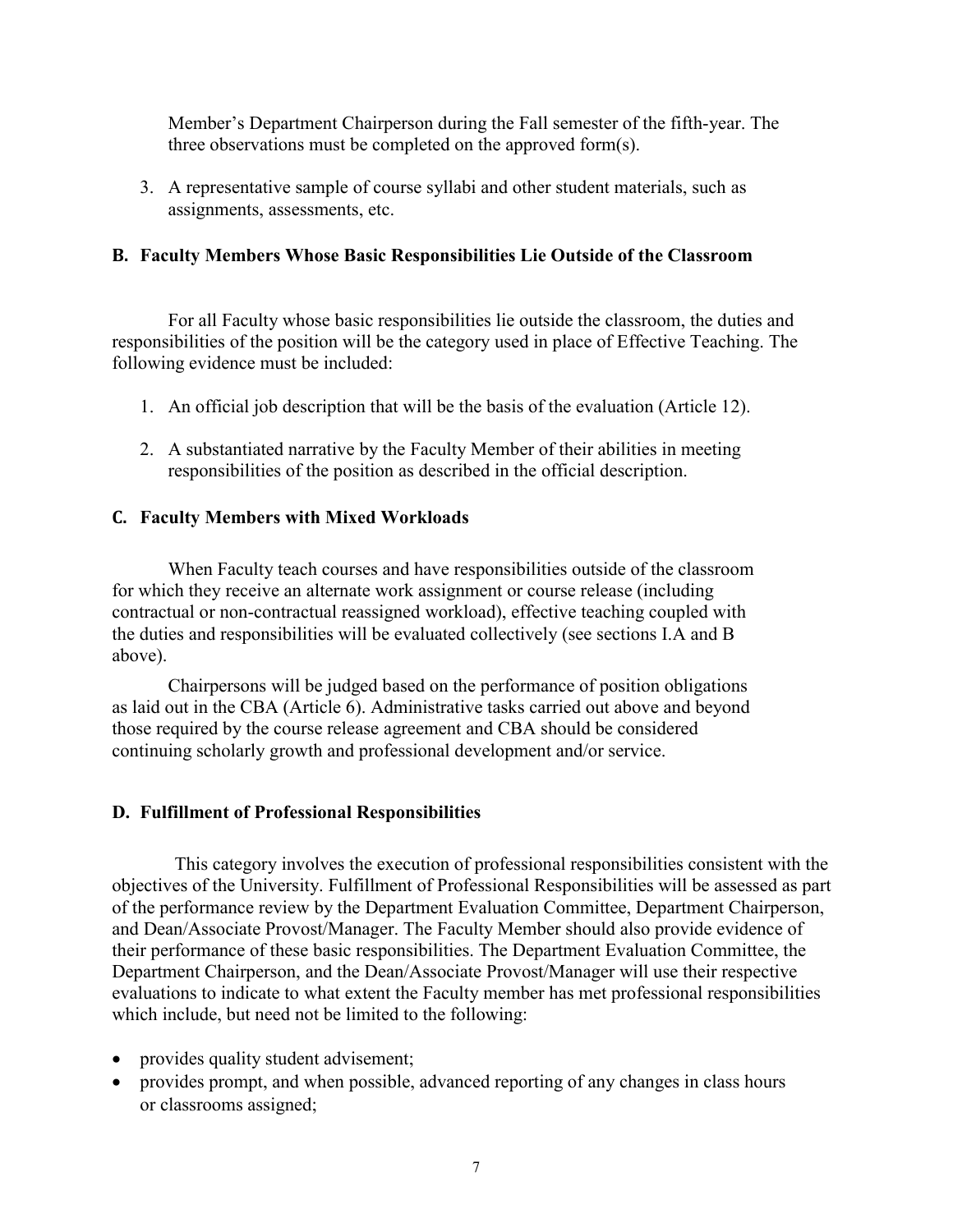- prepares for and meets assignments, with timely notification to the proper authority in case of absence;
- maintains office hours in accordance with Article 23;
- fairly evaluates and promptly reports student achievement;
- reports promptly and in advance, if possible, absence due to illness;
- accepts those reasonable duties assigned within the field of competence;
- preserves and defends the goals of the University with the right to advocate change;
- recognizes and attempts to meet department goals and stated standards of performance with the right to advocate change;
- willingly accepts University, college, or department work assignments; and
- completes University, college, or department work in a timely manner, and at a high level.

If the Department Chairperson or Department Evaluation Committee indicates that a Faculty Member has failed to meet these basic responsibilities, evidence must be included to verify the finding. Generalities are not acceptable for judging fulfillment of professional responsibilities.

#### <span id="page-7-0"></span>**II. Continuing Scholarly Growth and Professional Development**

Continuing scholarly growth and professional development are valued in that these efforts enhance the educational experience, enliven the intellectual climate on campus, provide external funding to support the educational mission of the institution, aid the community, and provide opportunities for students to grow as scholars, professionals, and citizens. All reviewers should recognize the University's role as a teaching University. Reviewers will recognize, consider, and appropriately reward Faculty who commit to the time-consuming processes of student and/or community engagement in continuing scholarly growth and professional development.

Scholarship is defined as the discovery, integration, application, and/or advancement of knowledge through research, creative accomplishment, community engagement, and/or professional endeavor, as well as sharing the results of those activities. Scholarship should be related to one's discipline, designed to enhance the educational experience within the discipline, and/or the Faculty Member's teaching professional responsibilities. Scholarship also includes professional growth and recognition, and is often used to help community members solve problems and/or meet needs.

Professional development is the engagement in teaching and program enhancement that Faculty undertake for developing and improving skills to better meet the needs of students, curriculum and the University.

The CBA and local agreements between Slippery Rock University's Administration and Faculty recognize continuing scholarly growth and professional development occur through diverse activities (see Article 12). Faculty will provide evidence that may include, but need not be limited to, the following non-prioritized list (nor are ALL items expected to be included):

- development of experimental programs (including distance education);
- papers delivered at regional, national, or international meetings of professional societies;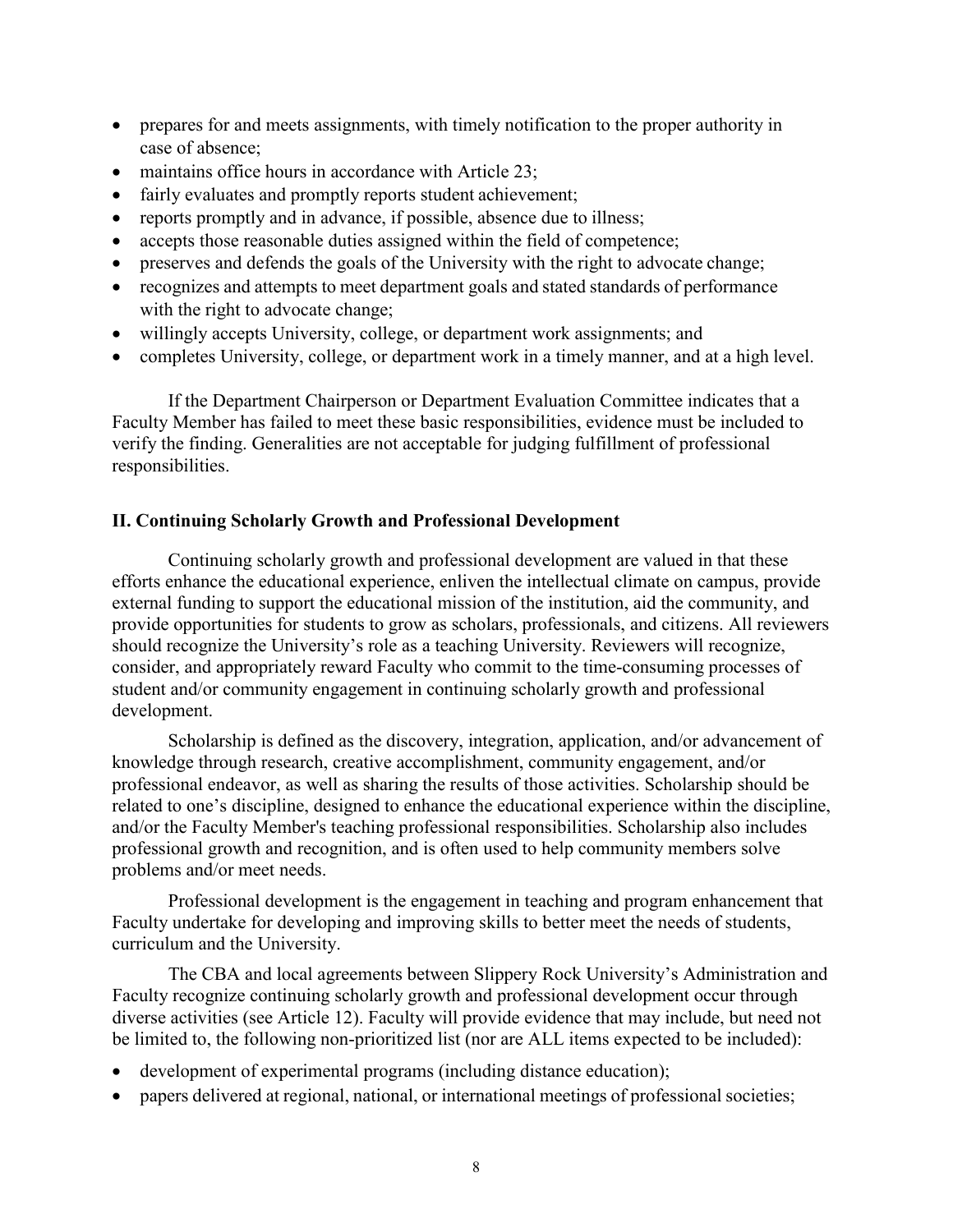- regional and national awards related to the discipline;
- offices held in professional organizations;
- invitational lectures given;
- participation in panels at regional, national, and/or international meetings of professional organizations;
- grant acquisitions, submission of grant applications or proposals (external, PASSHE, internal);
- editorships of professional journals;
- participation in juried shows and/or premier performances;
- program-related projects;
- quality of musical or theatrical performances; reviewed musical, dance, literary, or theatrical performances, exhibition, production, and/or publication of electronic media;
- participation in one-person or invitational shows;
- consultantships;
- research projects and publication record (or accepted for publication--substantiated by letters of acceptance);
- additional graduate work beyond the minimum requirements for the rank;
- contribution to the continuing scholarly growth or professional development of one's peers;
- performance of accreditation work that leads to professional development;
- innovations in teaching, advising, and/or initiatives that enhance student success;
- inter-University and intra-University program development;
- obtaining or maintaining professional licensure/certification relevant to one's discipline;
- participation in teaching-related professional development;
- evidence (tangible product) of long-range or sustained research that has not yet yielded a publishable result but is consistent with the Faculty Member's chosen path of research (e.g. longitudinal research resulting in a data set or a record of peer-reviewed grant writing);
- development/presentation of workshops, panels, institutes, seminars, meetings, and so forth in areas of professional competence;
- testimony of experts in the discipline or related professional expertise;
- exhibitions;
- scholarly participation in panels at national, regional, and/or international meetings of civic organizations;
- participation in organized workshops, institutes, seminars, symposia, short courses, etc. related to professional expertise;
- participation in professional organizations that advance a professional field or discipline;
- refereeing manuscripts or grant proposals submitted to journals, professional meeting committees, and so forth;
- using professional expertise for the creation, modification, and/or dissemination of services, intervention programs, training programs, formal policies, legislation, and/or other public policy solutions aimed at helping SRU's stakeholders and communities;
- collaboration with and/or participation in community organizations or activities in which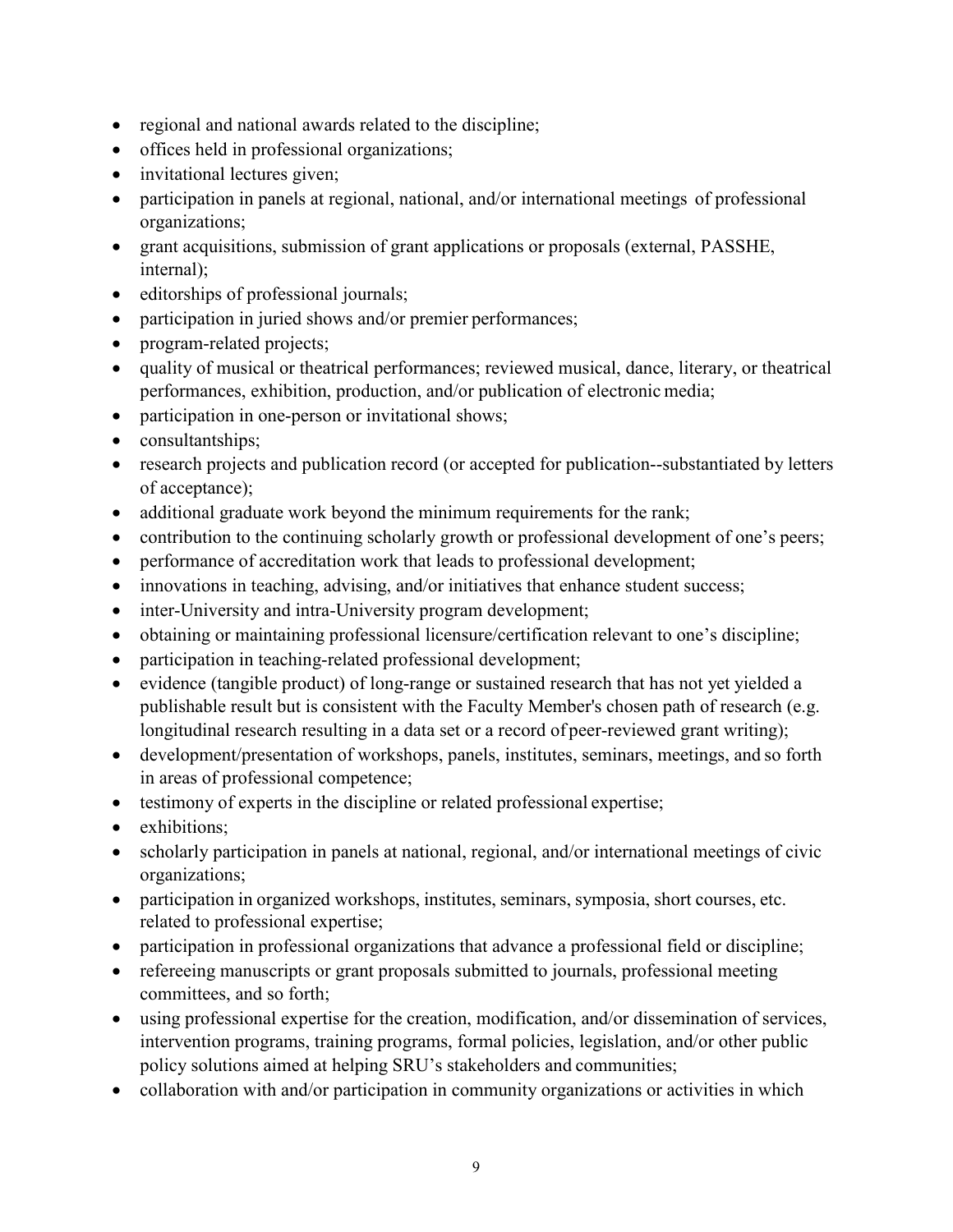there is significant use of one's expertise;

- public presentation of scholarly knowledge for academic or applied professional purposes;
- articles, performances, productions, and exhibitions produced by students under the supervision of the Faculty Member;
- Faculty creation of data, policy analyses, resource guides, technical reports, research reports policy memorandum, and other analytical products that apply faculty expertise to benefit the common good of the community and other stakeholders;
- the presentation of expert knowledge for applied professional and/or public service purposes;
- the undertaking of a program evaluation to assess and/or ensure the success of a program at mitigating a community's social problems;
- significant pedagogical contributions (e.g., materials and activities) in the form of new methods of teaching innovative curriculum structures;
- establishing rigorous frameworks for peer and student review of teaching, mentoring, research, applied scholarship, and/or community engagement;
- other activities that advance knowledge, synthesize knowledge, apply knowledge, and/or disseminate knowledge, including maintaining professional licensure; and
- any other data agreed to by the Faculty and Administration at local Meet and Discuss.

The listing of acceptable forms of evidence of continuing scholarly growth and professional development does not indicate a hierarchy of value for advancement. Additionally, the explicit enumeration of acceptable forms of evidence in the list above shall not be construed to deny or disparage the existence of other acceptable forms of evidence. For example, the CBA accepts "participation in juried shows and/or premier performances," but does not address the creation of juried shows or premier performances. Reviewers should accept "creating a juried show" as evidence of continuing scholarly growth and professional development.

This non-comprehensive list of acceptable evidence includes activities and artifacts that cover the four Boyer Categories of Scholarship: Discovery, Integration, Application/Engagement, and Teaching and Learning (Boyer, 1990). Acceptable evidence of continuing scholarly growth submitted for review should represent at least one of the four categories of scholarship. Boyer defines the four categories as follows:

**Boyer's Categories of Scholarship** (found in Boyer, E. L. (1990). *Scholarship reconsidered: Priorities of the professoriate*. Princeton University Press, 3175 Princeton Pike, Lawrenceville, NJ 08648.)

| <b>Type of Scholarship</b> |                                                                                                         |
|----------------------------|---------------------------------------------------------------------------------------------------------|
| Discovery                  | Original research that advances knowledge                                                               |
| Integration                | Synthesis of information across<br>disciplines, across topics within a<br>discipline, or across<br>Time |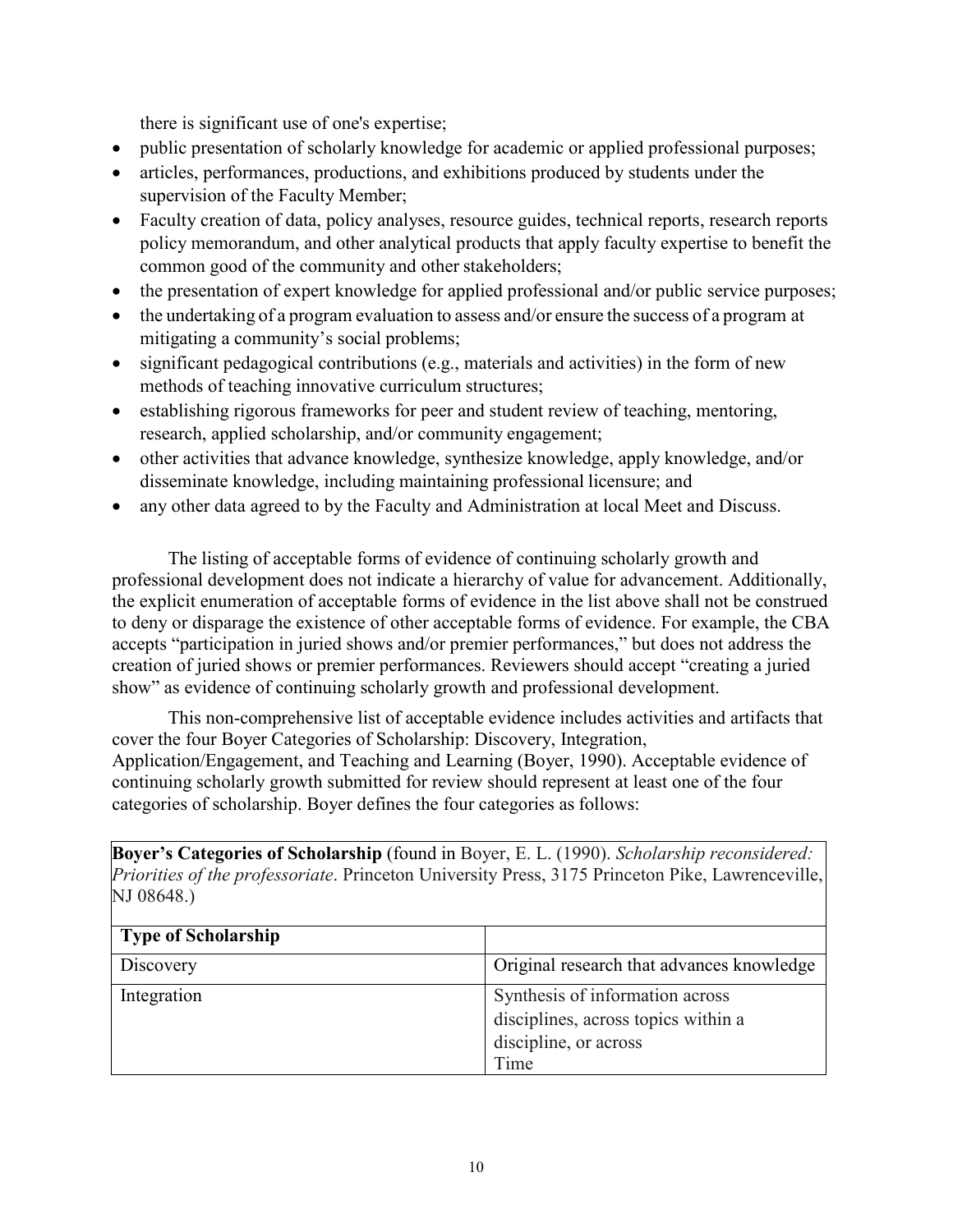| Application/Engagement | Use of knowledge to solve problems in     |  |
|------------------------|-------------------------------------------|--|
|                        | any number of domains (social, political, |  |
|                        | economic); putting knowledge to work;     |  |
|                        | moving from theory to practice, and from  |  |
|                        | practices back to theory                  |  |
| Teaching and Learning  | Systematic study of teaching and          |  |
|                        | learning; the transmission of knowledge   |  |
|                        | for the benefit of external audiences and |  |
|                        | to enrich practices in higher education   |  |

The discussions of Boyer's Categories of Scholarship serve to alert both the Faculty and reviewers that the CBA and local agreements accept a wide array of artifacts as evidence of continuing scholarly growth and professional development. In other words, scholarship extends well beyond traditional journal article, chapter, and book publication. Note, too, that the CBA does not prioritize or favor specific (acceptable) forms of evidence of continuing scholarly growth and professional development.

#### **Areas of Evaluation**

Faculty are not required to classify each piece of evidence of continuing scholarly growth and professional development according to the four Boyer categories mentioned above. However, classifying the activities may help focus evaluations on the appropriate characteristics. When assessing the quality of continuing scholarly growth and professional development, reviewers should analyze one or more of the following features of activities:

- 1. Complexity and intellectual rigor of the activity or artifact.
- 2. The time commitment invested in the creation of the activity or artifact.
- 3. The quality of the writing. Writing should meet professional standards, communicate effectively, and be logically consistent.
- 4. The ability of the activity to advance discipline, teaching, and/or professional knowledge and/or otherwise have the capacity to meet the goals served by discovery, integration, application, and/or teaching.
- 5. The extent to which Faculty provide student growth opportunities through their continuing scholarly growth and professional development.

#### <span id="page-10-0"></span>**III. Service: Contribution to the University and/or Community**

Service is defined as voluntary, elected, and/or appointed activities that contribute to the internal community, external community, institution, and/or profession. Faculty should be a part of the University community and participate in service to the shared governance and operations of the institution. Moreover, the impact of Faculty service should be primary in the evaluation of this category, as the best service is not mere participation but expressions of dispositions of leadership, initiative, application of expertise, and/or sustained commitment to achieve a collaborative purpose. Projects for which Faculty have received an alternative work assignment or specific compensation from the University (i.e., a release from teaching, monetary reward, or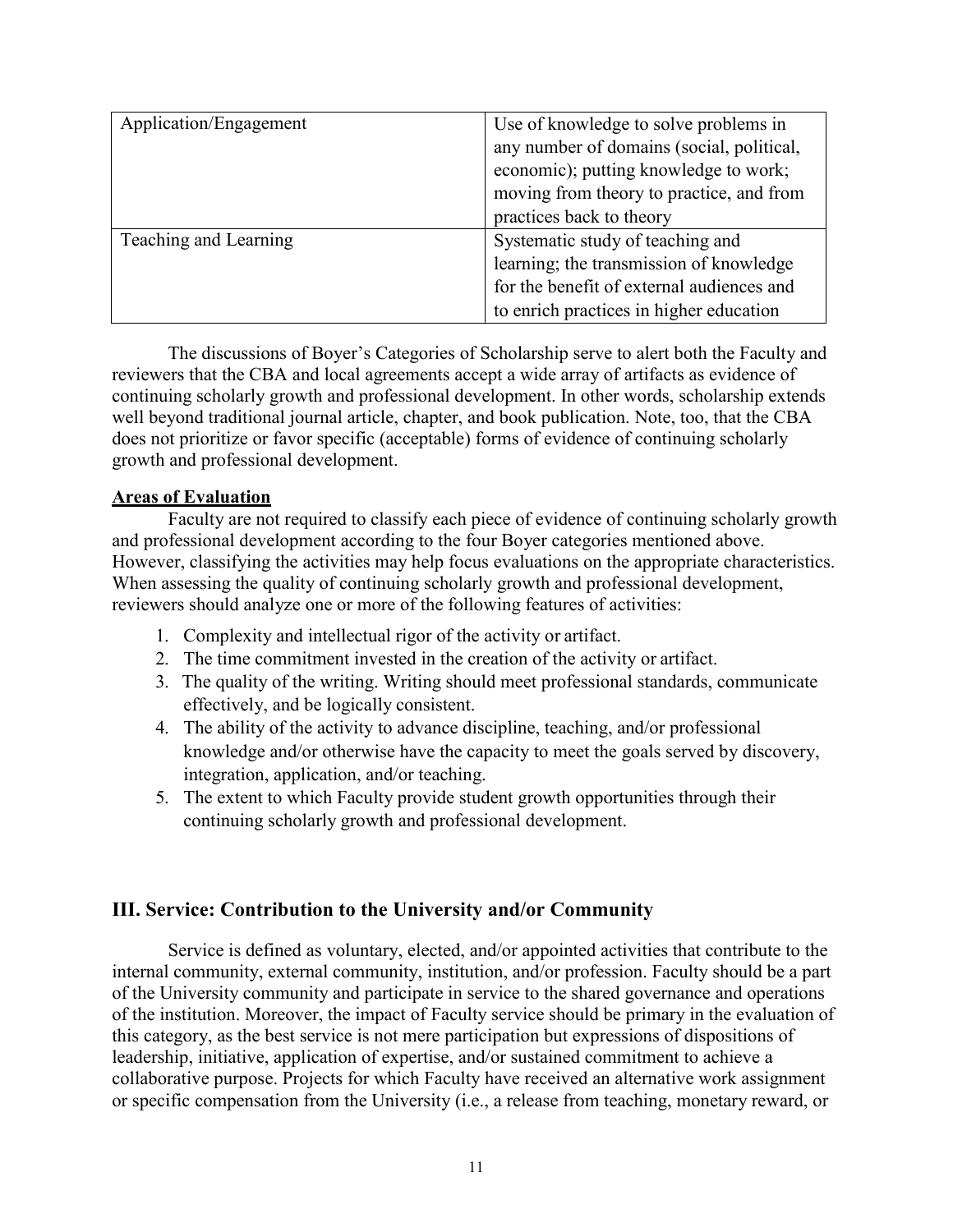waiver of other contractual duties) shall not be considered service. Indeed, excellent service often complements and helps advance teaching and/or continuing scholarly growth and professional development, but, while frequently related, is distinct from those other areas of evaluation (Article 12).

Note that Faculty will provide evidence that may include, but is not limited to, the forms of evidence of accomplishments listed below. The listing of areas or forms of evidence of accomplishment does not indicate a hierarchy of value for advancement.

- **Internal community service and engagement**  Significant (non-course, non-program) advising, mentoring and/or management contribution to student organizations or activities; and/or significant contribution to internal community service and/or engagement.
- **External community service and engagement**  Evidence of accomplishment in this area includes voluntary contributions to professionally based, community-engaged organizations that are reasonably related to one's discipline and/or expertise. Evidence of community service includes but is not limited to efforts at establishing mutually beneficial (reciprocal) partnerships with the community that seek to increase community leadership and/or capacity for solving problems; meeting community needs by supervising or mentoring community engagement activities; developing internship programs; implementing intervention programs; training community members and groups; and/or significant contribution to external community service and/or engagement.
- **Institutional service -** Evidence of accomplishment in this area includes the quality of voluntary service to:
	- $\circ$  Department/Program development of new course(s) or program(s); quality of curriculum development; documented participation in assessment and accreditation cycles; committees; advisory boards; training or assisting other Faculty Members in the use of distance education technology and other processes; mentoring of Faculty Members to guide them during the tenure and promotion processes; development of internship programs; and/or significant contribution to department/program service other than covered in items above.
	- o College committees; advisory boards; development of new course(s) or program(s); quality of curriculum development; training or assisting other Faculty Members in the use of distance education technology and other processes; and/or significant contribution to college service other than covered in items above.
	- o University/APSCUF committees, advisory boards, colloquia, and/or task forces; participation in college or University governance or on APSCUF committees; training or assisting other Faculty Members in the use of distance education technology and other processes; special individual assignment; delivery of training to other Faculty Members that leads to improved teaching effectiveness, research, or service; development of new course(s) or program(s); quality of curriculum development; and/or significant contribution to University governance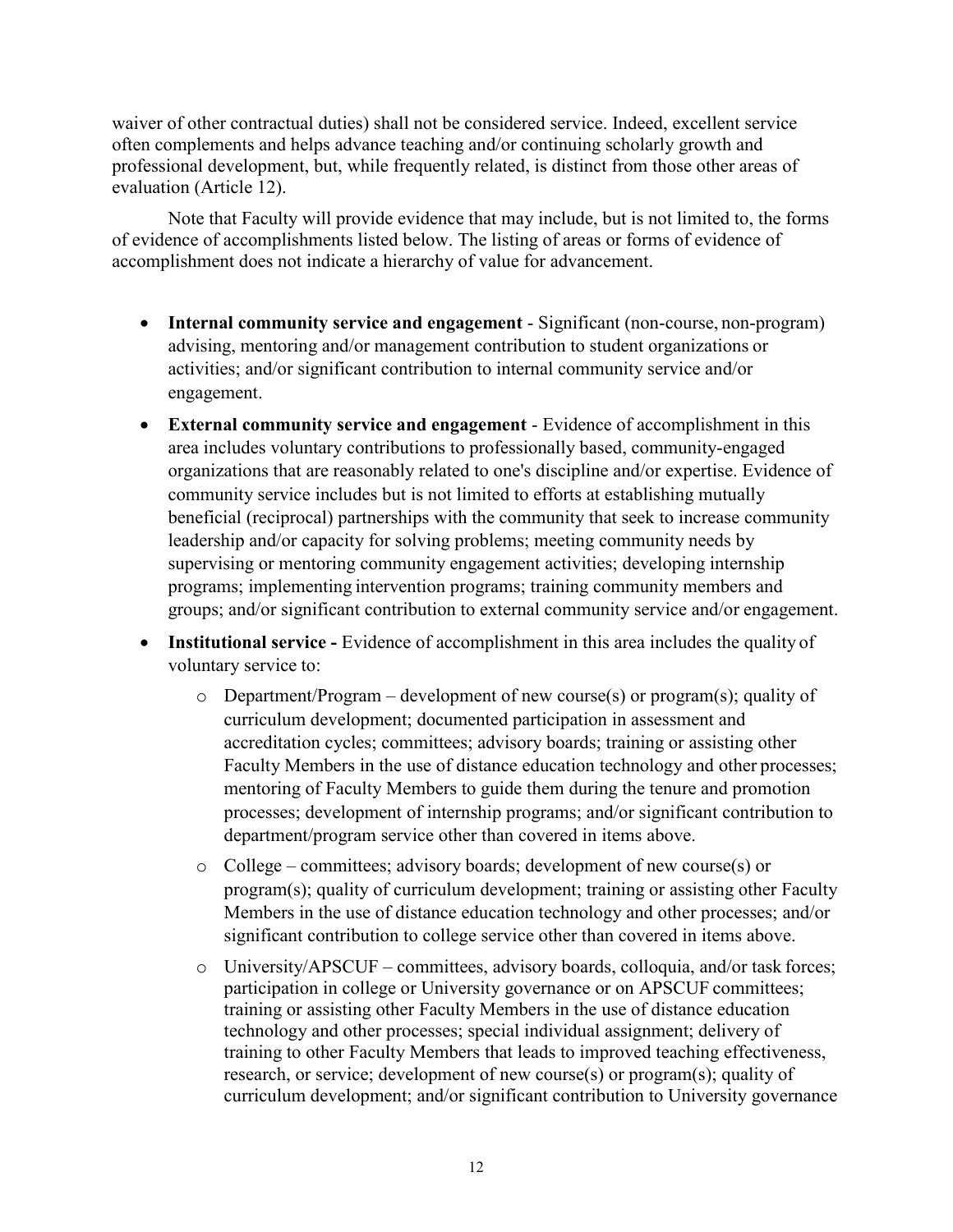other than covered in items above.

- o PASSHE committees, advisory boards, colloquia, and/or task forces; and/or significant contribution to the State System other than covered in items above.
- **Professional service**  Evidence of accomplishment in this area includes the quality of voluntary service to professional organizations such as committee work and other responsibilities that contribute to the function, advancement, and/or maintenance of the organization, service to governmental agencies related to the area of expertise; and/or significant contribution to professional service other than covered in items above.

ALL areas and evidence items listed above are NOT expected to be included. Note also that inclusion of a form of evidence in one area does not preclude its inclusion under another area.

#### **Areas of Evaluation**

When assessing the quality of service, reviewers should analyze one or more of the following features:

- 1. Complexity and intellectual rigor of the service.
- 2. The time commitment invested in the service.
- 3. The professional quality of any artifacts and/or activities designed and/or implemented as a result of the service.
- 4. The ability of the person serving to meet the goals of the service activities.
- 5. The magnitude/importance of the service activities for the group served.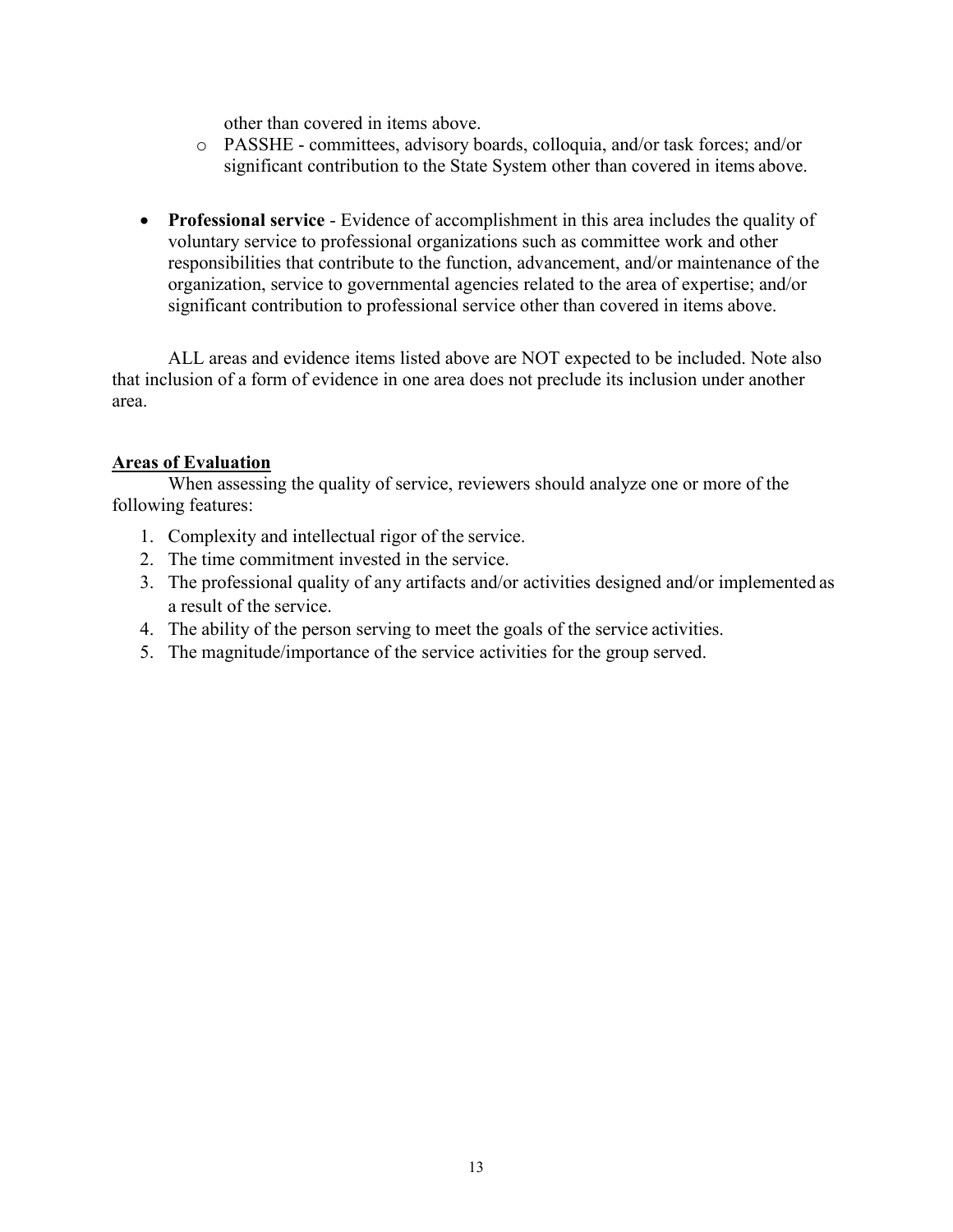### <span id="page-13-0"></span>**An Overview of Faculty Member's Responsibilities for Fifth-Year Review for the Tenured Faculty Member**

- 1. Update and maintain professional report throughout the five-year period to be used for the Performance Review and include the following materials:
	- The narrative
	- Current curriculum vitae
	- Peer classroom visitations for teaching Faculty:
		- (1) Schedule **one** peer classroom visitation with the Department Evaluation Committee during the **Fall** semester prior to the fifth-year report.
		- (2) Schedule **one** peer classroom visitation with the Department Evaluation Committee by February 15, during the **Spring** semester of the evaluation year.
		- (3) Include the **two** (mentioned above) peer classroom visitation reports in the fifthyear report.
		- (4) Distance Education courses should be visited/evaluated using the DE Peer Observation Form which can be located on the SRU-APSCUF website (Article 12).
	- Department Chairperson classroom visitation for teaching Faculty:
		- (1) Schedule **one** Chairperson classroom visitation during the Fall semester prior to the fifth-year report.
		- (2) Include the **Chairperson** classroom visitation evaluation in the fifth-year report.
		- (3) Distance Education courses should be visited/evaluated using the DE Peer Observation Form which can be located on the SRU-APSCUF website (Article 12)
	- Student Surveys of Course Effectiveness for teaching Faculty:
		- (1) Arrange for a colleague to administer student surveys for **ALL** courses that comprise the regular contractual academic assignment (excluding overload) per the University official record for the Fall semester of the evaluation year.
		- (2) To ensure student privacy, the following shall apply: (1) Department of Art: each studio course within the 200-400 level shall be assigned one course number for student evaluation purposes; (2) Department of Music: each applied music area and each music ensemble within the 100-400 level shall be assigned one course number for student evaluation purposes; (3) Department of Dance: each combined technique class (Modern, Jazz, Ballet, etc.) shall be combined for student evaluation purposes.
		- (3) Both summaries and comments from student surveys in all regular contractual academic assignment (excluding overload) courses during the Fall semester of the year of evaluation must be included in the fifth-year report.
	- For teaching Faculty, a representative sample of course syllabi and other student materials, such as assignments, assessments, etc.
	- For non-teaching Faculty and Faculty with mixed workloads, an official position description for non-teaching responsibilities.
	- A statement on Fulfillment of Professional Responsibilities as explained in the categories for performance review and evaluation.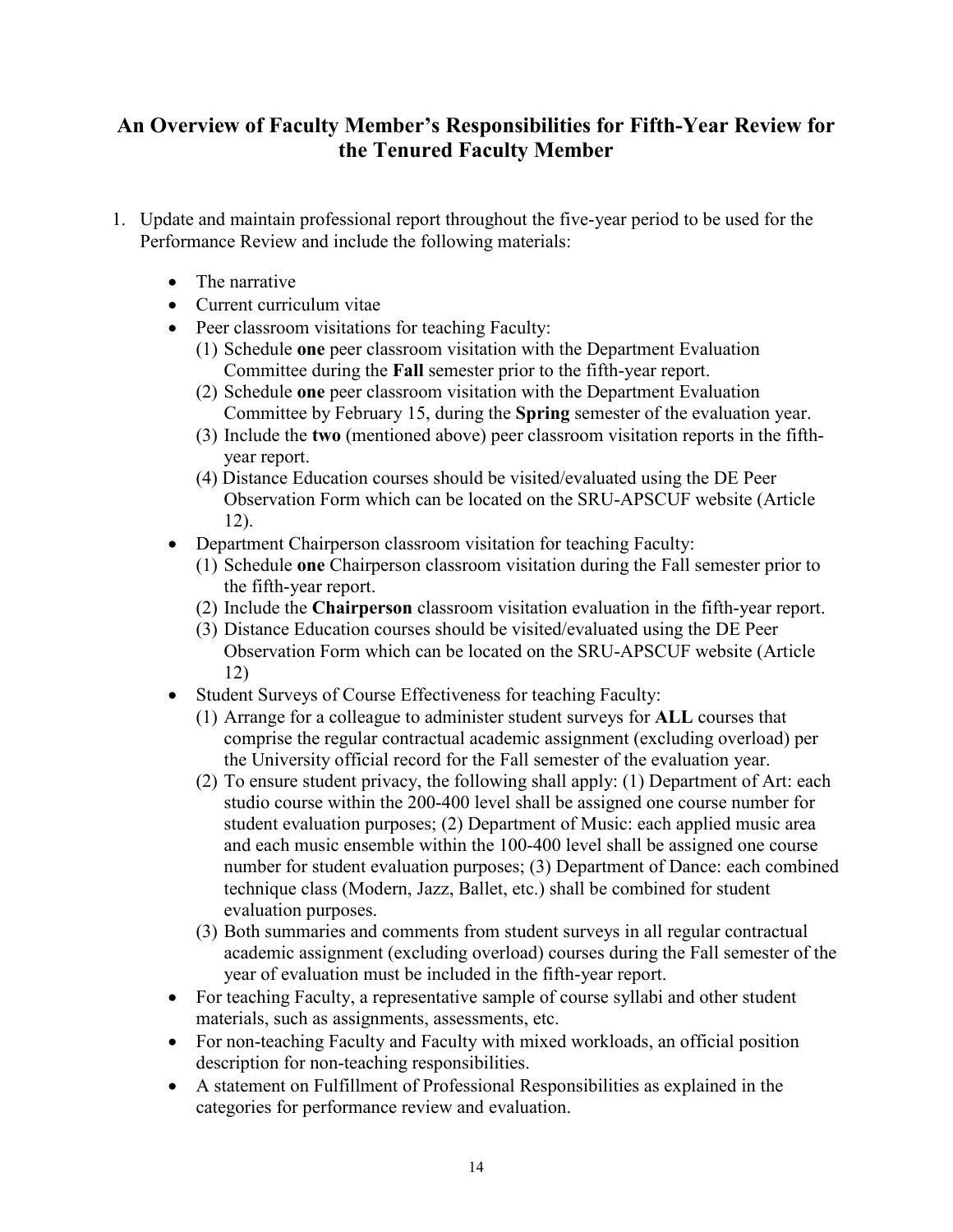- Evidence of Continuing Scholarly Growth and Professional Development as explained in the categories for performance review and evaluation.
- Evidence of Service as explained in the categories for performance review and evaluation.
- 2. Submit fifth-year report through the University's digital process by **March 1**.
	- The Department Evaluation Committee and Chairperson shall provide Faculty Members with a reasonable opportunity to discuss their evaluation (Article 12).
	- Fifth-year Faculty Members may provide a written response to the Department Committee, the Department Chairperson, and/or Dean/Associate Provost/Manager evaluation and such response will be submitted through the digital evaluation portfolio.
- 3. The Faculty Member may request meetings with the Department Evaluation Committee, the Department Chairperson and/or the Dean/Associate Provost/Manager at appropriate points in the evaluative process, such as the following:
	- A meeting with Departmental Evaluation Committee to discuss its final report prior to its submission of the report to the Department Chairperson and the Dean/Associate Provost/Manager;
	- A meeting with the Department Chairperson to discuss their report prior to its submission to the Dean/Associate Provost/Manager;
	- A meeting with the Dean/Associate Provost/Manager to discuss their written performance review prior to the final report.
- 4. For evaluation dates and deadlines, please refer to the locally approved SRU Evaluation Dates and Requirements (located on the SRU Academic Affairs webpage under Faculty Resources and the SRU APSCUF website under Policies).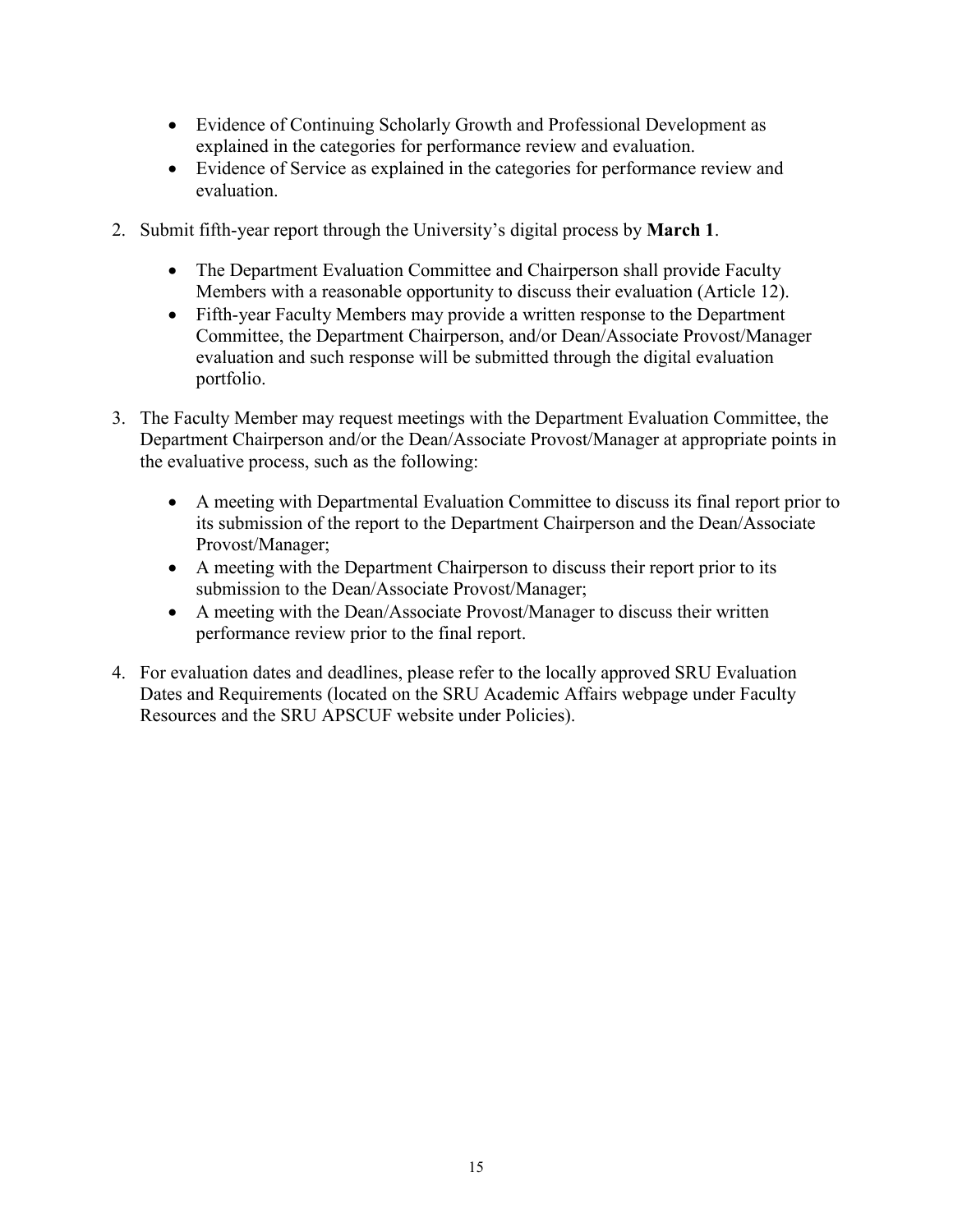### <span id="page-15-0"></span>**An Overview of the Department Evaluation Committee's Procedures for the Fifth-Year Review of the Tenured Faculty Member**

The Department Evaluation Committee shall carry out its functions in the fifth-year performance review and evaluation process with proper regard for the rights of fifth-year Faculty to both substantive and procedural due process.

Each department shall select a committee to assist in the evaluation function (Article 12). No Faculty Member shall serve on their own evaluation committee or as a member of the Department Evaluation Committee for a member of their immediate family or person residing in the same household as the Faculty Member.

The Department Evaluation Committee will verify that all required materials are included in the fifth-year Faculty Member's report before submitting its evaluation to the next level for review. If the fifth-year report is deemed incomplete, the Department Evaluation Committee Chairperson will notify the Faculty Member and provide instructions on how to address missing information.

The Department Evaluation Committee shall utilize the required materials and other data that the Department Evaluation Committee has deemed pertinent (Article 12) and prepare a written evaluation addressing professional development of the fifth-year Faculty Member in each of the Performance Review Categories.

The Department Evaluation Committee shall provide the Faculty Member with a reasonable opportunity to discuss their evaluation prior to submitting the report to the Department Chairperson and the Dean/Associate Provost/Manager.

By the applicable date (see Evaluation Dates and Requirements Chart located on the SRU Academic Affairs webpage under Faculty Resources and the SRU APSCUF website under Policies; dates are also listed throughout the CBA), the Department Evaluation Committee submits the evaluation to the Dean/Associate Provost/Manager, Department Chairperson, and Faculty Member through the University's digital process.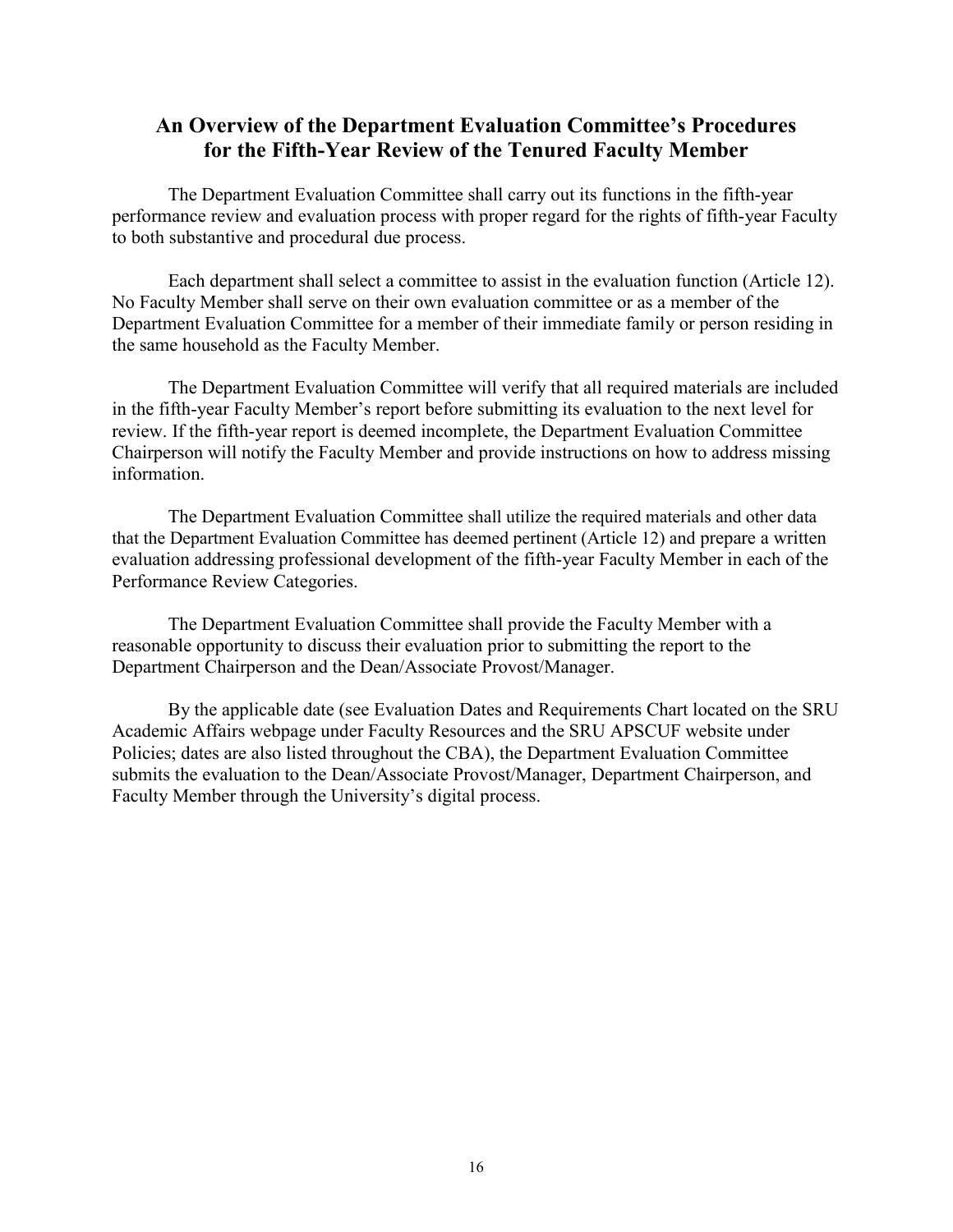### **An Overview of the Department Chairperson's Procedures for the Fifth-Year Review of the Tenured Faculty Member**

<span id="page-16-0"></span>The Department Chairperson shall carry out their function in the fifth-year review and evaluation process with proper regard for the rights of the Faculty to both substantive and procedural due process.

No Department Chairperson shall provide a Chairperson evaluation of themselves or an evaluation of a member of their immediate family or a person residing in their household (Article 12). The department shall select another Faculty Member in the department acceptable to the Department Faculty and Management to substitute for the Department Chairperson.

The Department Chairperson will evaluate fifth-year Faculty based on their knowledge and personal observations of each Faculty Member's performance, the evaluation of the Department Evaluation Committee, and the materials submitted by the Faculty Member. If any required materials are missing, the Department Chairperson may notify the Faculty Member and provide instructions on how to address missing information.

The Department Chairperson shall prepare a written evaluation addressing professional development of the fifth-year Faculty Member in each of the Performance Review Categories.

The Department Chairperson shall provide the Faculty Member with a reasonable opportunity to discuss their evaluation after which the Chairperson shall submit, independently of the Department Evaluation Committee, an evaluation to the appropriate Dean/Associate Provost/Manager.

By the applicable date (see Evaluation Dates and Requirements Chart located on the SRU Academic Affairs webpage under Faculty Resources and the SRU APSCUF website under Policies; dates are also listed throughout the CBA), the Department Chairperson will submit the evaluation and recommendation to the Dean/Associate Provost/Manager, Department Evaluation Committee, and the Faculty Member through the University's digital process.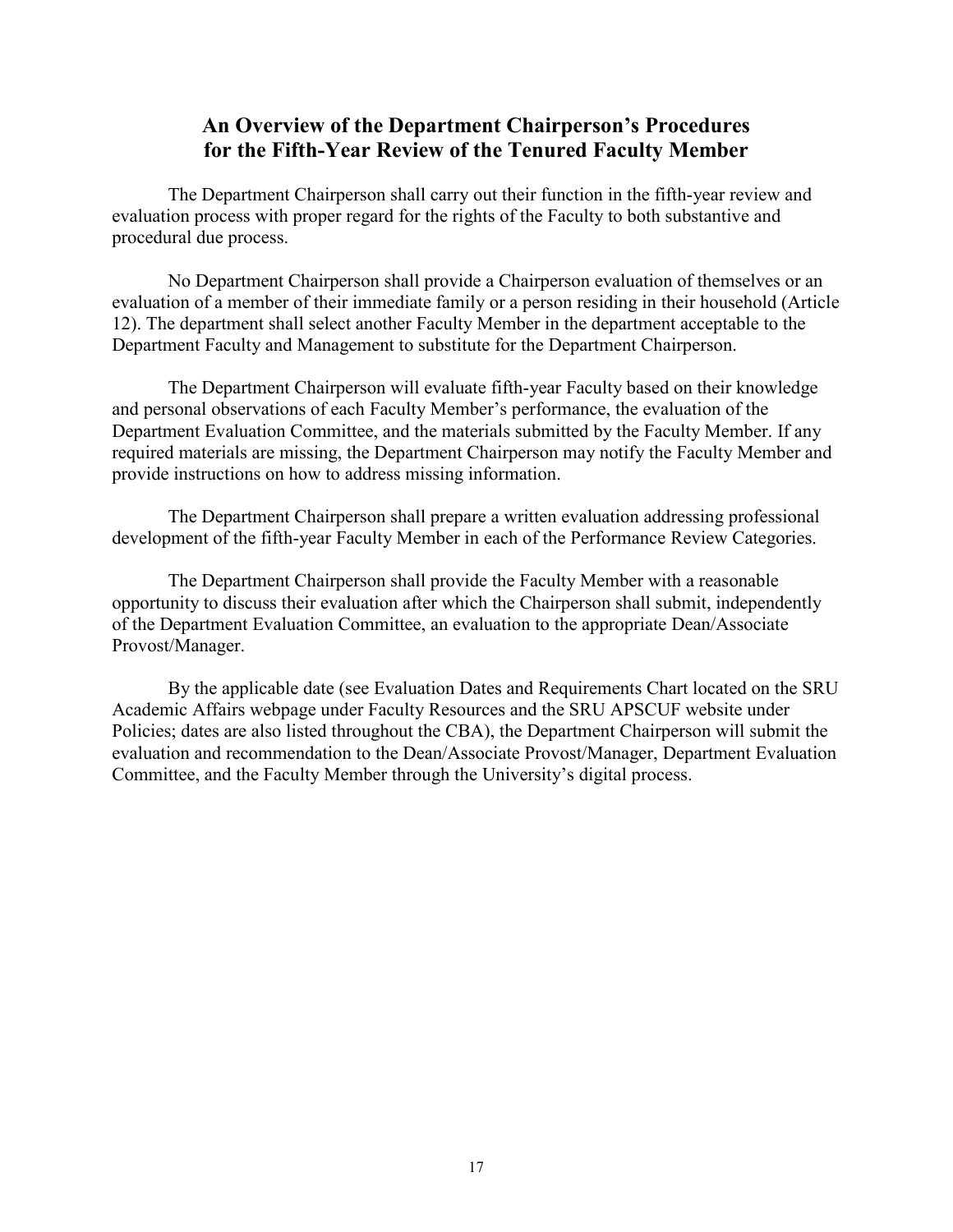### <span id="page-17-0"></span>**An Overview of the Dean/Associate Provost/Manager Procedures for the Fifth-Year Review of the Tenured Faculty Member**

The Dean/Associate Provost/Manager shall carry out their function in the fifth-year performance review and evaluation process with proper regard for the rights of Faculty to both substantive and procedural due process.

No Dean/Associate Provost/Manager shall evaluate a member of their immediate family or a person residing in their household. The President or the President's Designee shall select another Dean/Associate Provost/Manager as a substitute to provide the performance review.

The Dean/Associate Provost/Manager shall review the material submitted by fifth-year Faculty Member and:

- the data supplied by the Department Evaluation Committee.
- the data supplied by the Department Chairperson.
- any other relevant and substantiated data gathered by the Dean/Associate Provost/Manager provided that such other data is disclosed to the Faculty Member and that the Faculty Member is afforded an opportunity to respond to the data.

The Dean/Associate Provost/Manager shall provide the Faculty Member with an opportunity to discuss the performance review. This discussion shall be specific and detailed, and clearly set forth those areas of performance, if any, which require improvement. A draft of the performance review will be provided to each Faculty Member prior to discussion with the Dean/Associate Provost/Manager.

By the applicable date (see Evaluation Dates and Requirements Chart located on the SRU Academic Affairs webpage under Faculty Resources and the SRU APSCUF website under Policies; dates are also listed throughout the CBA), the Dean/Associate Provost/Manager will submit the detailed evaluation to the President or the President's Designee, the Department Evaluation Committee, the Department Chairperson, and the Faculty Member through the University's digital process.